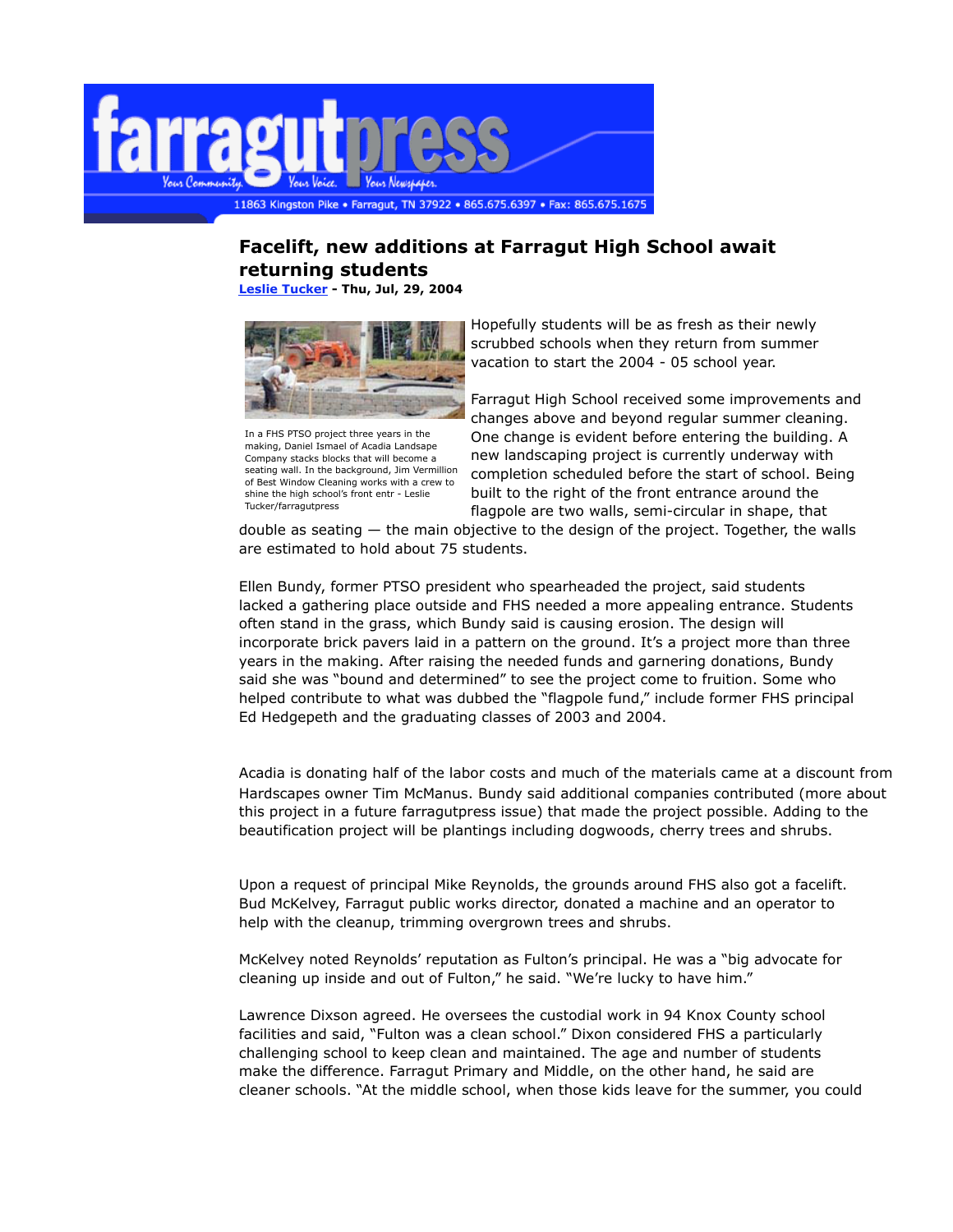almost start school the next day."

Dixon will be working with the FHS custodial staff on a new cleaning system called, "teamwork." FHS will be the first school in the county on this system. "We're going to be the guinea pigs," said Ken Fitts, FHS head custodian.

Jim French, supervisor of maintenance and operations for the schools system, said the team cleaning concept would not work for every school but he hopes to implement the system into the county's high schools and middle schools.

Fitts supervises 11 staff to clean 230,000 square feet of school. "Add mobile classrooms to that. It keeps us busy," he said.

Under the new system, custodians will work in teams, an already necessary method in cafeteria cleanup, which Fitts said is one of the hardest parts of his job. He is hoping to have new tables and chairs this year that will seat more students but also make the job more manageable. The chairs will be connected to the tables.

Currently, the cafeteria furniture is mismatched, much of it donated and not accommodating to the number of students eating lunch at one time, leaving some students to stretch out on the floor.

Fitts has been busy the past months with regular summer maintenance such as changing light bulbs, but also working on large projects like stripping and re-waxing floors, requiring the removal of the room's furniture. Fitts and his crew must work around activities such as band camp when students break up into groups and spread into classrooms throughout FHS. Two Rivers Church, which uses FHS as a meeting facility, also sponsors church camp in the high school during the summer. Regardless, Fitts said, the school will be ready come August 12.

Jim Vermillion, owner of Best Window Cleaning, returned to FHS this summer to clean the inside and outside of the front entrance and gym windows. Vermillion used a crew of three, including himself, for the job, which took a day to complete.

The front sidewalks will be pressure washed to remove discarded gum peppering the walk.

Many Knox County schools received new carpet this year including FHS, where students and staff will find new carpet in the library, band room and choir rooms. The library also received all new shelving to replace shelves that had begun to sag under the weight of the books.

Some of the classes receiving new books this year are language arts, foreign language and health.

Perhaps the most significant addition at FHS is that of a new principal who will affect future improvements at FHS. Reynolds took over the reigns at FHS after Hedgepeth accepted a position in the Knox County central office. Reynolds began working almost immediately after accepting the top job. A former FHS economics and advanced placement history teacher, Reynolds is familiar with the campus and agrees something needs to be done to alleviate overcrowding, a challenge that will affect all aspects of FHS life.

He has some immediate plans for FHS including working to develop a business association with FHS alumni, as he did in North Knoxville with Fulton graduates. "We